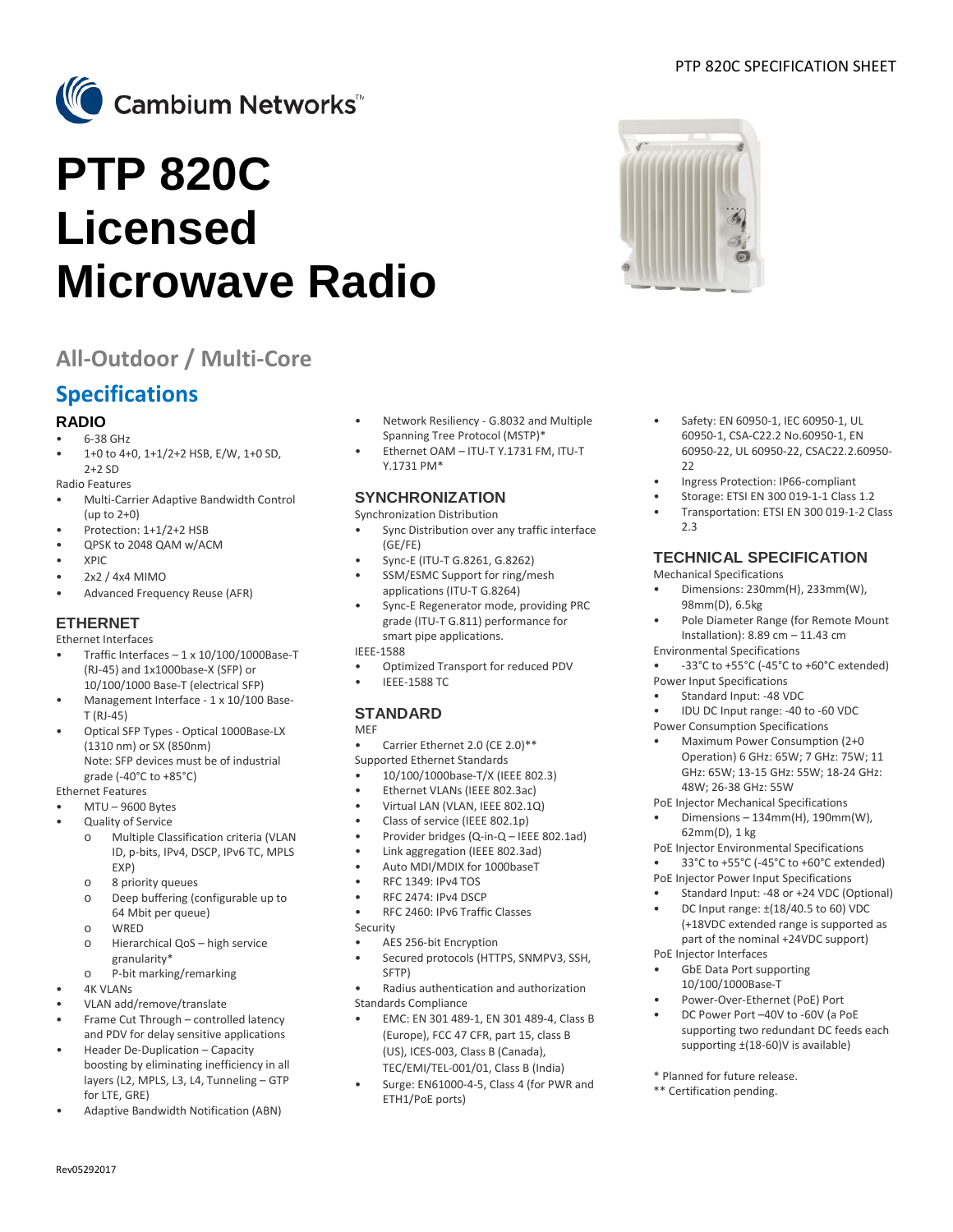# **Specifications**

#### **TRANSMIT POWER**

|                             | Frequency (GHz) |    |    |       |       |    |    |                 |    |       |  |  |
|-----------------------------|-----------------|----|----|-------|-------|----|----|-----------------|----|-------|--|--|
| <b>Transmit Power (dBm)</b> | 6               | 7  | 8  | 10-11 | 13-15 | 18 | 23 | <b>24 UL HP</b> | 26 | 28-38 |  |  |
| QPSK                        | 28              | 28 | 28 | 26    | 24    | 22 | 20 | 18              | 21 | 18    |  |  |
| 8 PSK                       | 28              | 28 | 28 | 26    | 24    | 22 | 20 | 18              | 21 | 18    |  |  |
| <b>16 QAM</b>               | 28              | 27 | 27 | 26    | 23    | 21 | 20 | 18              | 20 | 17    |  |  |
| 32 QAM                      | 27              | 26 | 26 | 25    | 22    | 20 | 20 | 18              | 19 | 16    |  |  |
| 64 QAM                      | 27              | 26 | 26 | 25    | 22    | 20 | 20 | 18              | 19 | 16    |  |  |
| 128 QAM                     | 27              | 26 | 26 | 25    | 22    | 20 | 20 | 18              | 19 | 16    |  |  |
| 256 QAM                     | 27              | 26 | 24 | 25    | 20    | 20 | 18 | 16              | 17 | 14    |  |  |
| 512 QAM                     | 25              | 24 | 24 | 24    | 20    | 18 | 18 | 16              | 17 | 14    |  |  |
| 1024 QAM                    | 25              | 24 | 24 | 23    | 20    | 18 | 17 | 15              | 16 | 13    |  |  |
| 2048 QAM                    | 23              | 22 | 22 | 21    | 18    | 16 | 16 | 14              | 15 | 12    |  |  |

# **RECEIVE SENSITIVITY**

|                       |                           | <b>Frequency (GHz)</b> |                |         |         |         |         |         |         |         |         |         |         |         |         |
|-----------------------|---------------------------|------------------------|----------------|---------|---------|---------|---------|---------|---------|---------|---------|---------|---------|---------|---------|
| <b>Modulation</b>     | Channel<br><b>Spacing</b> | 6                      | $\overline{7}$ | 8       | 10      | 11      | 13      | 15      | 18      | 23      | 24      | 26      | 28-31   | 32      | 38      |
| <b>QPSK</b>           |                           | $-96.5$                | $-96.0$        | $-96.0$ | $-95.5$ | $-96.5$ | $-95.5$ | $-94.5$ | $-96.0$ | $-95.0$ | $-94.5$ | $-94.5$ | $-94.5$ | $-94.0$ | $-94.0$ |
| 16 QAM                |                           | $-90.0$                | $-89.0$        | $-89.0$ | $-89.0$ | $-89.5$ | $-88.5$ | $-88.0$ | $-89.0$ | $-88.0$ | $-87.5$ | $-88.0$ | $-87.5$ | $-87.5$ | $-87.0$ |
| 32 QAM                | 3.5 & 5 MHz               | $-86.5$                | $-85.5$        | $-85.5$ | $-85.5$ | $-86.0$ | $-85.0$ | $-84.5$ | $-85.5$ | $-84.5$ | $-84.0$ | $-84.5$ | $-84.0$ | $-84.0$ | $-83.5$ |
| 64 QAM                |                           | $-83.0$                | $-82.5$        | $-82.5$ | $-82.0$ | $-83.0$ | $-82.0$ | $-81.0$ | $-82.5$ | $-81.5$ | $-81.0$ | $-81.0$ | $-81.0$ | $-80.5$ | $-80.5$ |
| 128 QAM               |                           | $-79.5$                | $-79.0$        | $-79.0$ | $-78.5$ | $-79.5$ | $-78.5$ | $-77.5$ | $-79.0$ | $-78.0$ | $-77.5$ | $-77.5$ | $-77.5$ | $-77.0$ | $-77.0$ |
| 256 QAM               |                           | $-76.5$                | $-75.5$        | $-75.5$ | $-75.5$ | $-76.5$ | $-75.0$ | $-74.5$ | $-75.5$ | $-75.0$ | $-74.5$ | $-74.5$ | $-74.0$ | $-74.0$ | $-73.5$ |
| <b>QPSK</b>           |                           | $-93.5$                | $-93.0$        | $-93.0$ | $-92.5$ | $-93.5$ | $-92.5$ | $-91.5$ | $-93.0$ | $-92.0$ | $-91.5$ | $-91.5$ | $-91.5$ | $-91.0$ | $-91.0$ |
| 8 PSK                 |                           | $-87.5$                | $-87.0$        | $-87.0$ | $-86.5$ | $-87.5$ | $-86.5$ | $-85.5$ | $-87.0$ | $-86.0$ | $-85.5$ | $-85.5$ | $-85.5$ | $-85.0$ | $-85.0$ |
| 16 QAM                |                           | $-87.0$                | $-86.5$        | $-86.5$ | $-86.0$ | $-87.0$ | $-86.0$ | $-85.0$ | $-86.5$ | $-85.5$ | $-85.0$ | $-85.0$ | $-85.0$ | $-84.5$ | $-84.5$ |
| 32 QAM                |                           | $-83.5$                | $-83.0$        | $-83.0$ | $-82.5$ | $-83.5$ | $-82.5$ | $-81.5$ | $-83.0$ | $-82.0$ | $-81.5$ | $-81.5$ | $-81.5$ | $-81.0$ | $-81.0$ |
| 64 QAM                | 7 MHz                     | $-80.5$                | $-80.0$        | $-80.0$ | $-79.5$ | $-80.5$ | $-79.5$ | $-78.5$ | $-80.0$ | $-79.0$ | $-78.5$ | $-78.5$ | $-78.5$ | $-78.0$ | $-78.0$ |
| 128 QAM               |                           | $-77.5$                | $-76.5$        | $-76.5$ | $-76.5$ | $-77.5$ | $-76.0$ | $-75.5$ | $-76.5$ | $-76.0$ | $-75.5$ | $-75.5$ | $-75.0$ | $-75.0$ | $-74.5$ |
| 256 QAM               |                           | $-74.0$                | $-73.5$        | $-73.5$ | $-73.0$ | $-74.0$ | $-73.0$ | $-72.0$ | $-73.5$ | $-72.5$ | $-72.0$ | $-72.0$ | $-72.0$ | $-71.5$ | $-71.5$ |
| 512 QAM               |                           | $-72.0$                | $-71.5$        | $-71.5$ | $-71.0$ | $-72.0$ | $-71.0$ | $-70.0$ | $-71.5$ | $-70.5$ | $-70.0$ | $-70.0$ | $-70.0$ | $-69.5$ | $-69.5$ |
| 1024 QAM (strong FEC) |                           | $-68.5$                | $-68.0$        | $-68.0$ | $-67.5$ | $-68.5$ | $-67.5$ | $-66.5$ | $-68.0$ | $-67.0$ | $-66.5$ | $-66.5$ | $-66.5$ | $-66.0$ | $-66.0$ |
| 1024 QAM (light FEC)  |                           | $-68.0$                | $-67.0$        | $-67.0$ | $-67.0$ | $-67.5$ | $-66.5$ | $-66.0$ | $-67.0$ | $-66.0$ | $-65.5$ | $-66.0$ | $-65.5$ | $-65.5$ | $-65.0$ |
| QPSK                  |                           | $-92.0$                | $-91.5$        | $-91.5$ | $-91.0$ | $-92.0$ | $-91.0$ | $-90.0$ | $-91.5$ | $-90.5$ | $-87.0$ | $-90.0$ | $-90.0$ | $-89.5$ | $-89.0$ |
| 8 PSK                 |                           | $-87.0$                | $-86.0$        | $-86.0$ | $-86.0$ | $-87.0$ | $-85.5$ | $-85.0$ | $-86.0$ | $-85.5$ | $-81.5$ | $-85.0$ | $-84.5$ | $-84.5$ | $-84.0$ |
| 16 QAM                |                           | $-85.5$                | $-85.0$        | $-85.0$ | $-84.5$ | $-85.5$ | $-84.5$ | $-83.5$ | $-85.0$ | $-84.0$ | $-80.5$ | $-83.5$ | $-83.5$ | $-83.0$ | $-82.5$ |
| 32 QAM                |                           | $-82.0$                | $-81.5$        | $-81.5$ | $-81.0$ | $-82.0$ | $-81.0$ | $-80.0$ | $-81.5$ | $-80.5$ | $-77.0$ | $-80.0$ | $-80.0$ | $-79.5$ | $-79.0$ |
| 64 QAM                | 10 MHz                    | $-79.0$                | $-78.5$        | $-78.5$ | $-78.0$ | $-79.0$ | $-77.5$ | $-77.0$ | $-78.5$ | $-77.5$ | $-74.0$ | $-77.0$ | $-77.0$ | $-76.5$ | $-76.0$ |
| 128 QAM               |                           | $-75.5$                | $-75.0$        | $-75.0$ | $-74.5$ | $-75.5$ | $-74.5$ | $-73.5$ | $-75.0$ | $-74.0$ | $-70.5$ | $-73.5$ | $-73.5$ | $-73.0$ | $-72.5$ |
| 256 QAM               |                           | $-72.5$                | $-72.0$        | $-72.0$ | $-71.5$ | $-72.5$ | $-71.5$ | $-70.5$ | $-72.0$ | $-71.0$ | $-67.5$ | $-70.5$ | $-70.5$ | $-70.0$ | $-69.5$ |
| 512 QAM               |                           | $-70.0$                | $-69.5$        | $-69.5$ | $-69.0$ | $-70.0$ | $-68.5$ | $-68.0$ | $-69.5$ | $-68.5$ | $-65.0$ | $-68.0$ | $-68.0$ | $-67.5$ | $-67.0$ |
| 1024 QAM (strong FEC) |                           | $-67.0$                | $-66.5$        | $-66.5$ | $-66.0$ | $-67.0$ | $-66.0$ | $-65.0$ | $-66.5$ | $-65.5$ | $-62.0$ | $-65.0$ | $-65.0$ | $-64.5$ | -64.0   |
| 1024 QAM (light FEC)  |                           | $-66.5$                | $-65.5$        | $-65.5$ | $-65.5$ | $-66.5$ | $-65.0$ | $-64.5$ | $-65.5$ | $-65.0$ | $-61.0$ | $-64.5$ | $-64.0$ | $-64.0$ | $-63.5$ |
| QPSK                  |                           | $-90.5$                | $-90.0$        | $-90.0$ | $-89.5$ | $-90.5$ | $-89.5$ | $-88.5$ | $-90.0$ | $-89.0$ | $-88.5$ | $-88.5$ | $-88.5$ | $-88.0$ | $-88.0$ |
| 8 PSK                 |                           | $-84.5$                | $-84.0$        | $-84.0$ | $-83.5$ | $-84.5$ | $-83.5$ | $-82.5$ | $-84.0$ | $-83.0$ | $-82.5$ | $-82.5$ | $-82.5$ | $-82.0$ | $-82.0$ |
| 16 QAM                |                           | $-83.5$                | $-83.0$        | $-83.0$ | $-82.5$ | $-83.5$ | $-82.5$ | $-81.5$ | $-83.0$ | $-82.0$ | $-81.5$ | $-81.5$ | $-81.5$ | $-81.0$ | $-81.0$ |
| 32 QAM                | 14 MHz                    | $-80.5$                | $-79.5$        | $-79.5$ | $-79.5$ | $-80.5$ | $-79.0$ | $-78.5$ | $-79.5$ | $-79.0$ | $-78.5$ | $-78.5$ | $-78.0$ | $-78.0$ | $-77.5$ |
| 64 QAM                |                           | $-77.5$                | $-76.5$        | $-76.5$ | $-76.5$ | $-77.5$ | $-76.0$ | $-75.5$ | $-76.5$ | $-76.0$ | $-75.5$ | $-75.5$ | $-75.0$ | $-75.0$ | $-74.5$ |
| 128 QAM               |                           | $-74.0$                | $-73.5$        | $-73.5$ | $-73.0$ | $-74.0$ | $-73.0$ | $-72.0$ | $-73.5$ | $-72.5$ | $-72.0$ | $-72.0$ | $-72.0$ | $-71.5$ | $-71.5$ |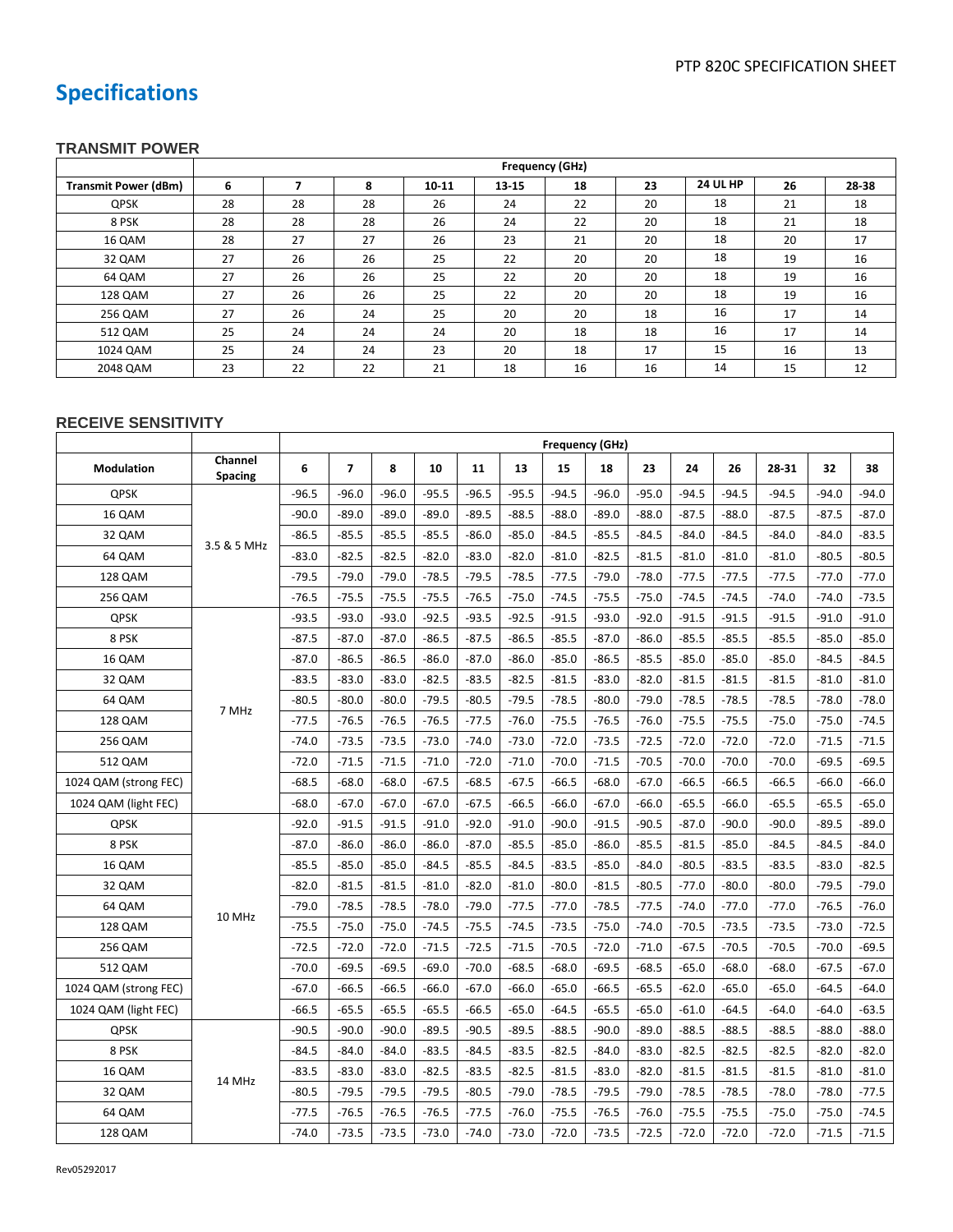|                       |                           | <b>Frequency (GHz)</b> |                |         |         |         |         |         |         |         |         |         |         |         |         |
|-----------------------|---------------------------|------------------------|----------------|---------|---------|---------|---------|---------|---------|---------|---------|---------|---------|---------|---------|
| Modulation            | Channel<br><b>Spacing</b> | 6                      | $\overline{7}$ | 8       | 10      | 11      | 13      | 15      | 18      | 23      | 24      | 26      | 28-31   | 32      | 38      |
| 256 QAM               |                           | $-71.5$                | $-70.5$        | $-70.5$ | $-70.5$ | $-71.0$ | $-70.0$ | $-69.5$ | $-70.5$ | $-69.5$ | $-69.0$ | $-69.5$ | $-69.0$ | $-69.0$ | $-68.5$ |
| 512 QAM               | 14 MHz                    | $-68.5$                | $-68.0$        | $-68.0$ | $-67.5$ | $-68.5$ | $-67.5$ | $-66.5$ | $-68.0$ | $-67.0$ | $-66.5$ | $-66.5$ | $-66.5$ | $-66.0$ | $-66.0$ |
| 1024 QAM (strong FEC) |                           | $-65.5$                | $-65.0$        | $-65.0$ | $-64.5$ | $-65.5$ | $-64.5$ | $-63.5$ | $-65.0$ | $-64.0$ | $-63.5$ | $-63.5$ | $-63.5$ | $-63.0$ | -63.0   |
| 1024 QAM (light FEC)  |                           | $-65.0$                | $-64.0$        | $-64.0$ | $-64.0$ | $-65.0$ | $-63.5$ | $-63.0$ | $-64.0$ | $-63.5$ | $-63.0$ | $-63.0$ | $-62.5$ | $-62.5$ | $-62.0$ |
| QPSK                  |                           | $-89.0$                | $-88.5$        | $-88.5$ | $-88.0$ | $-89.0$ | $-88.0$ | $-87.0$ | $-88.5$ | $-87.5$ | $-84.0$ | $-87.0$ | $-87.0$ | $-86.5$ | $-86.0$ |
| 8 PSK                 |                           | $-84.0$                | $-83.5$        | $-83.5$ | $-83.0$ | $-84.0$ | $-83.0$ | $-82.0$ | $-83.5$ | $-82.5$ | $-79.0$ | $-82.0$ | $-82.0$ | $-81.5$ | $-81.0$ |
| 16 QAM                |                           | $-82.5$                | $-82.0$        | $-82.0$ | $-81.5$ | $-82.5$ | $-81.0$ | $-80.5$ | $-82.0$ | $-81.0$ | $-77.5$ | $-80.5$ | $-80.5$ | $-80.0$ | $-79.5$ |
| 32 QAM                |                           | $-79.0$                | $-78.5$        | $-78.5$ | $-78.0$ | $-79.0$ | $-77.5$ | $-77.0$ | $-78.5$ | $-77.5$ | $-74.0$ | $-77.0$ | $-77.0$ | $-76.5$ | -76.0   |
| 64 QAM                |                           | $-76.0$                | $-75.0$        | $-75.0$ | $-75.0$ | $-76.0$ | $-74.5$ | $-74.0$ | $-75.0$ | $-74.5$ | $-70.5$ | $-74.0$ | $-73.5$ | $-73.5$ | $-73.0$ |
| 128 QAM               | 20 MHz                    | $-73.0$                | $-72.0$        | $-72.0$ | $-72.0$ | $-73.0$ | $-71.5$ | $-71.0$ | $-72.0$ | $-71.5$ | $-67.5$ | $-71.0$ | $-70.5$ | $-70.5$ | $-70.0$ |
| 256 QAM               |                           | $-70.0$                | $-69.5$        | $-69.5$ | $-69.0$ | $-70.0$ | $-68.5$ | $-68.0$ | $-69.5$ | $-68.5$ | $-65.0$ | $-68.0$ | $-68.0$ | $-67.5$ | $-67.0$ |
| 512 QAM               |                           | $-67.5$                | $-66.5$        | $-66.5$ | $-66.5$ | $-67.5$ | $-66.0$ | $-65.5$ | $-66.5$ | $-66.0$ | $-62.0$ | $-65.5$ | $-65.0$ | $-65.0$ | $-64.5$ |
| 1024 QAM (strong FEC) |                           | $-64.5$                | $-63.5$        | $-63.5$ | $-63.5$ | $-64.5$ | $-63.0$ | $-62.5$ | $-63.5$ | -63.0   | $-59.0$ | $-62.5$ | $-62.0$ | $-62.0$ | $-61.5$ |
| 1024 QAM (light FEC)  |                           | $-63.5$                | $-63.0$        | $-63.0$ | $-62.5$ | $-63.5$ | $-62.5$ | $-61.5$ | $-63.0$ | $-62.0$ | $-58.5$ | $-61.5$ | $-61.5$ | $-61.0$ | $-60.5$ |
| 2048 QAM              |                           | $-60.0$                | $-59.5$        | $-59.5$ | $-59.0$ | $-60.0$ | $-59.0$ | $-58.0$ | $-59.5$ | $-58.5$ | $-55.0$ | $-58.0$ | $-58.0$ | $-57.5$ | $-57.0$ |
| QPSK                  |                           | $-87.5$                | $-86.5$        | $-86.5$ | $-86.5$ | $-87.0$ | $-86.0$ | $-85.5$ | $-86.5$ | $-85.5$ | $-82.0$ | $-85.5$ | $-85.0$ | $-85.0$ | $-84.0$ |
| 8 PSK                 |                           | $-82.5$                | $-82.0$        | $-82.0$ | $-81.5$ | $-82.5$ | $-81.5$ | $-80.5$ | $-82.0$ | $-81.0$ | $-77.5$ | $-80.5$ | $-80.5$ | $-80.0$ | $-79.5$ |
| 16 QAM                |                           | $-80.5$                | $-80.0$        | $-80.0$ | $-79.5$ | $-80.5$ | $-79.5$ | $-78.5$ | $-80.0$ | $-79.0$ | $-75.5$ | $-78.5$ | $-78.5$ | $-78.0$ | $-77.5$ |
| 32 QAM                |                           | $-77.5$                | $-77.0$        | $-77.0$ | $-76.5$ | $-77.5$ | $-76.0$ | $-75.5$ | $-77.0$ | $-76.0$ | $-72.5$ | $-75.5$ | $-75.5$ | $-75.0$ | $-74.5$ |
| 64 QAM                |                           | $-74.5$                | $-74.0$        | $-74.0$ | $-73.5$ | $-74.5$ | $-73.5$ | $-72.5$ | $-74.0$ | $-73.0$ | $-69.5$ | $-72.5$ | $-72.5$ | $-72.0$ | $-71.5$ |
| 128 QAM               | 25MHz                     | $-71.5$                | $-71.0$        | $-71.0$ | $-70.5$ | $-71.5$ | $-70.5$ | $-69.5$ | $-71.0$ | $-70.0$ | $-66.5$ | $-69.5$ | $-69.5$ | $-69.0$ | $-68.5$ |
| 256 QAM               |                           | $-68.5$                | $-67.5$        | $-67.5$ | $-67.5$ | $-68.5$ | $-67.0$ | $-66.5$ | $-67.5$ | $-67.0$ | $-63.0$ | $-66.5$ | $-66.0$ | $-66.0$ | $-65.5$ |
| 512 QAM               |                           | $-66.0$                | $-65.0$        | $-65.0$ | $-65.0$ | $-66.0$ | $-64.5$ | $-64.0$ | $-65.0$ | $-64.5$ | $-60.5$ | $-64.0$ | $-63.5$ | $-63.5$ | $-63.0$ |
| 1024 QAM (strong FEC) |                           | $-63.0$                | $-62.5$        | $-62.5$ | $-62.0$ | $-63.0$ | $-61.5$ | $-61.0$ | $-62.5$ | $-61.5$ | $-58.0$ | $-61.0$ | $-61.0$ | $-60.5$ | $-60.0$ |
| 1024 QAM (light FEC)  |                           | $-62.5$                | $-61.5$        | $-61.5$ | $-61.5$ | $-62.5$ | $-61.0$ | $-60.5$ | $-61.5$ | $-61.0$ | $-57.0$ | $-60.5$ | $-60.0$ | $-60.0$ | $-59.5$ |
| 2048 QAM              |                           | $-58.5$                | $-58.0$        | $-58.0$ | $-57.5$ | $-58.5$ | $-57.0$ | $-56.5$ | $-58.0$ | $-57.0$ | $-53.5$ | $-56.5$ | $-56.5$ | $-56.0$ | $-55.5$ |
| <b>QPSK</b>           |                           | $-87.5$                | $-87.0$        | $-87.0$ | $-86.5$ | $-87.5$ | $-86.5$ | $-85.5$ | $-87.0$ | $-86.0$ | $-85.5$ | $-85.5$ | $-85.5$ | $-85.0$ | -85.0   |
| 8 PSK                 |                           | $-83.0$                | $-82.5$        | $-82.5$ | $-82.0$ | $-83.0$ | $-82.0$ | $-81.0$ | $-82.5$ | $-81.5$ | $-81.0$ | $-81.0$ | $-81.0$ | $-80.5$ | $-80.5$ |
| 16 QAM                |                           | $-81.0$                | $-80.5$        | $-80.5$ | $-80.0$ | $-81.0$ | $-79.5$ | $-79.0$ | $-80.5$ | $-79.5$ | $-79.0$ | $-79.0$ | $-79.0$ | $-78.5$ | $-78.0$ |
| 32 QAM                |                           | $-77.5$                | $-77.0$        | $-77.0$ | $-76.5$ | $-77.5$ | $-76.0$ | $-75.5$ | $-77.0$ | $-76.0$ | $-75.5$ | $-75.5$ | $-75.5$ | $-75.0$ | $-74.5$ |
| 64 QAM                |                           | $-74.5$                | $-74.0$        | $-74.0$ | $-73.5$ | $-74.5$ | $-73.0$ | $-72.5$ | $-74.0$ | $-73.0$ | $-72.5$ | $-72.5$ | $-72.5$ | $-72.0$ | $-71.5$ |
| 128 QAM               | 28 MHz ACCP               | $-71.5$                | $-70.5$        | $-70.5$ | $-70.5$ | $-71.0$ | $-70.0$ | -69.5   | $-70.5$ | -69.5   | $-69.0$ | -69.5   | $-69.0$ | $-69.0$ | -68.5   |
| 256 QAM               |                           | $-68.5$                | $-67.5$        | $-67.5$ | $-67.5$ | $-68.0$ | $-67.0$ | $-66.5$ | $-67.5$ | $-66.5$ | $-66.0$ | $-66.5$ | $-66.0$ | $-66.0$ | $-65.5$ |
| 512 QAM               |                           | $-66.0$                | $-65.0$        | $-65.0$ | $-65.0$ | $-66.0$ | $-64.5$ | $-64.0$ | $-65.0$ | $-64.5$ | $-64.0$ | $-64.0$ | $-63.5$ | $-63.5$ | -63.0   |
| 1024 QAM (strong FEC) |                           | $-63.0$                | $-62.5$        | $-62.5$ | $-62.0$ | $-63.0$ | $-61.5$ | $-61.0$ | $-62.5$ | $-61.5$ | $-61.0$ | $-61.0$ | $-61.0$ | $-60.5$ | $-60.0$ |
| 1024 QAM (light FEC)  |                           | $-62.0$                | $-61.5$        | $-61.5$ | $-61.0$ | $-62.0$ | $-60.5$ | $-60.0$ | $-61.5$ | $-60.5$ | $-60.0$ | $-60.0$ | $-60.0$ | $-59.5$ | -59.0   |
| 2048 QAM              |                           | $-58.5$                | $-58.0$        | $-58.0$ | $-57.5$ | $-58.5$ | $-57.0$ | $-56.5$ | $-58.0$ | $-57.0$ | $-56.5$ | $-56.5$ | $-56.5$ | $-56.0$ | -55.5   |
| QPSK                  |                           | $-87.5$                | $-87.0$        | $-87.0$ | $-86.5$ | $-87.5$ | $-86.0$ | $-85.5$ | $-87.0$ | $-86.0$ | $-85.5$ | $-85.5$ | $-85.5$ | $-85.0$ | -84.5   |
| 8 PSK                 |                           | $-82.5$                | $-81.5$        | $-81.5$ | $-81.5$ | $-82.5$ | $-81.0$ | $-80.5$ | -81.5   | $-81.0$ | $-80.5$ | $-80.5$ | $-80.0$ | $-80.0$ | -79.0   |
| 16 QAM                |                           | $-81.0$                | $-80.0$        | $-80.0$ | $-80.0$ | $-80.5$ | $-79.5$ | $-79.0$ | $-80.0$ | $-79.0$ | $-78.5$ | $-79.0$ | $-78.5$ | $-78.5$ | $-77.5$ |
| 32 QAM                |                           | $-77.0$                | $-76.5$        | $-76.5$ | $-76.0$ | $-77.0$ | $-76.0$ | $-75.0$ | $-76.5$ | $-75.5$ | $-75.0$ | $-75.0$ | $-75.0$ | $-74.5$ | -74.0   |
| 64 QAM                |                           | $-74.5$                | $-73.5$        | $-73.5$ | $-73.5$ | $-74.0$ | $-73.0$ | $-72.5$ | $-73.5$ | -72.5   | $-72.0$ | $-72.5$ | $-72.0$ | $-72.0$ | -71.0   |
| 128 QAM               | 30 MHz<br>&               | $-71.0$                | $-70.5$        | $-70.5$ | $-70.0$ | $-71.0$ | $-70.0$ | $-69.0$ | $-70.5$ | $-69.5$ | $-69.0$ | $-69.0$ | $-69.0$ | $-68.5$ | -68.0   |
| 256 QAM               | 28 MHz ACAP               | $-68.0$                | $-67.5$        | $-67.5$ | $-67.0$ | $-68.0$ | $-67.0$ | $-66.0$ | $-67.5$ | $-66.5$ | $-66.0$ | $-66.0$ | $-66.0$ | $-65.5$ | -65.0   |
| 512 QAM               |                           | $-66.0$                | $-65.5$        | $-65.5$ | $-65.0$ | $-66.0$ | $-64.5$ | $-64.0$ | $-65.5$ | $-64.5$ | $-64.0$ | $-64.0$ | $-64.0$ | $-63.5$ | $-63.0$ |
| 1024 QAM (strong FEC) |                           | $-63.0$                | $-62.0$        | $-62.0$ | $-62.0$ | $-62.5$ | $-61.5$ | $-61.0$ | $-62.0$ | $-61.0$ | $-60.5$ | $-61.0$ | $-60.5$ | $-60.5$ | -59.5   |
| 1024 QAM (light FEC)  |                           | $-62.0$                | $-61.0$        | $-61.0$ | $-61.0$ | $-62.0$ | $-60.5$ | $-60.0$ | $-61.0$ | $-60.5$ | $-60.0$ | $-60.0$ | $-59.5$ | $-59.5$ | -58.5   |
| 2048 QAM              |                           | $-58.0$                | $-57.5$        | $-57.5$ | $-57.0$ | $-58.0$ | $-56.5$ | $-56.0$ | $-57.5$ | $-56.5$ | $-56.0$ | $-56.0$ | $-56.0$ | $-55.5$ | -55.0   |
|                       |                           |                        |                |         |         |         |         |         |         |         |         |         |         |         |         |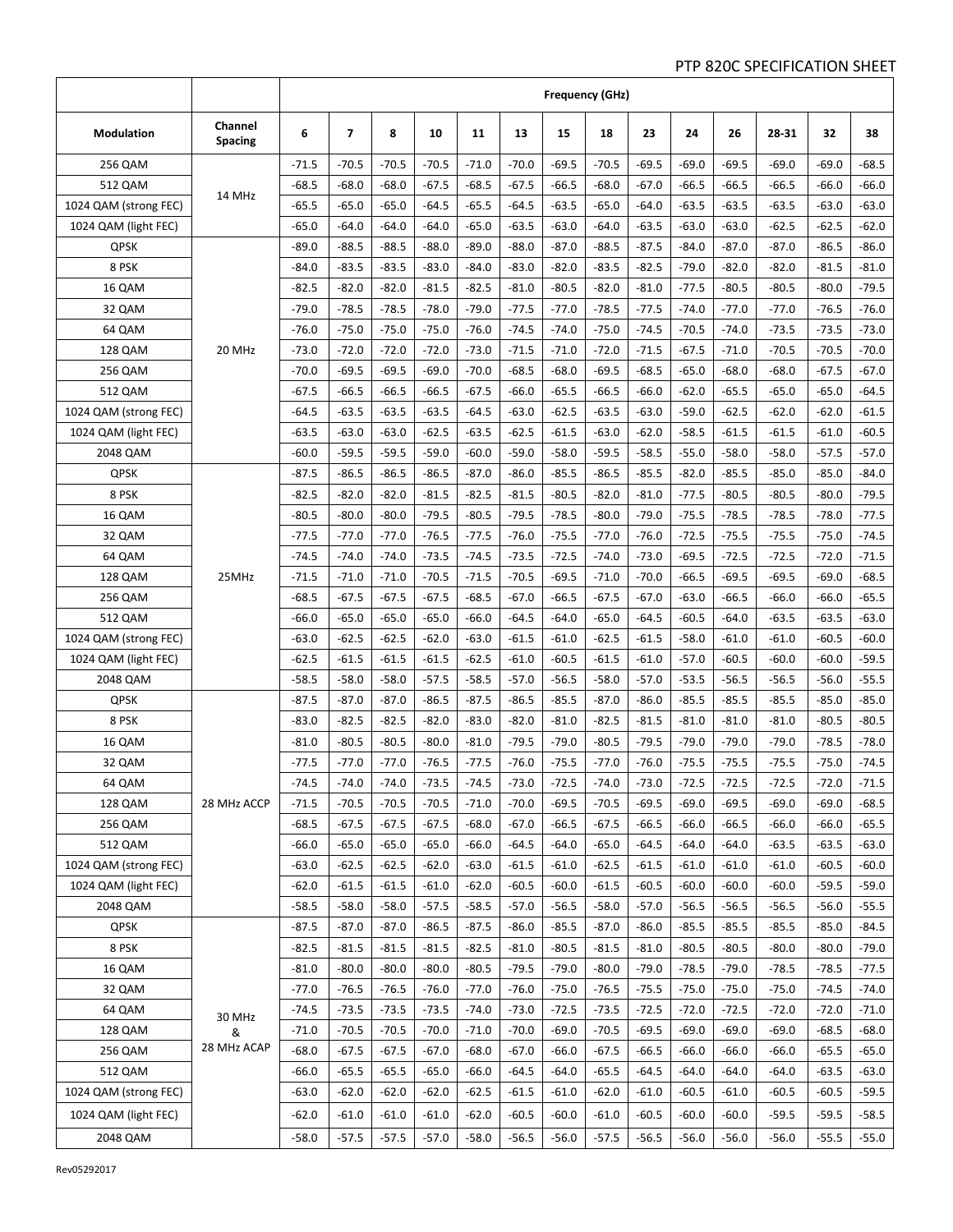|                       |                           | <b>Frequency (GHz)</b> |                    |                    |                    |                    |                    |                    |                    |                    |                    |                    |                    |                    |                    |
|-----------------------|---------------------------|------------------------|--------------------|--------------------|--------------------|--------------------|--------------------|--------------------|--------------------|--------------------|--------------------|--------------------|--------------------|--------------------|--------------------|
| Modulation            | Channel<br><b>Spacing</b> | 6                      | 7                  | 8                  | 10                 | 11                 | 13                 | 15                 | 18                 | 23                 | 24                 | 26                 | 28-31              | 32                 | 38                 |
| QPSK                  |                           | $-86.0$                | $-85.5$            | $-85.5$            | $-85.0$            | $-86.0$            | $-85.0$            | $-84.0$            | $-85.5$            | $-84.5$            | $-84.0$            | $-84.0$            | $-84.0$            | $-83.5$            | $-83.5$            |
| 8 PSK                 |                           | $-81.0$                | $-80.5$            | $-80.5$            | $-80.0$            | $-81.0$            | $-79.5$            | $-79.0$            | $-80.5$            | $-79.5$            | $-79.0$            | $-79.0$            | $-79.0$            | $-78.5$            | $-78.0$            |
| 16 QAM                |                           | $-79.5$                | $-79.0$            | $-79.0$            | $-78.5$            | $-79.5$            | $-78.0$            | $-77.5$            | $-79.0$            | $-78.0$            | $-77.5$            | $-77.5$            | $-77.5$            | $-77.0$            | $-76.5$            |
| 32 QAM                |                           | $-76.0$<br>$-73.0$     | $-75.0$<br>$-72.0$ | $-75.0$<br>$-72.0$ | $-75.0$<br>$-72.0$ | $-75.5$<br>$-73.0$ | $-74.5$<br>$-71.5$ | $-74.0$<br>$-71.0$ | $-75.0$<br>$-72.0$ | $-74.0$<br>$-71.5$ | $-73.5$<br>$-71.0$ | $-74.0$<br>$-71.0$ | $-73.5$<br>$-70.5$ | $-73.5$<br>$-70.5$ | $-73.0$<br>$-70.0$ |
| 64 QAM<br>128 QAM     | 40 MHz                    | $-70.0$                | $-69.0$            | $-69.0$            | $-69.0$            | $-70.0$            | $-68.5$            | $-68.0$            | $-69.0$            | $-68.5$            | $-68.0$            | $-68.0$            | $-67.5$            | $-67.5$            | $-67.0$            |
| 256 QAM               |                           | $-67.0$                | $-66.0$            | $-66.0$            | $-66.0$            | $-66.5$            | $-65.5$            | $-65.0$            | $-66.0$            | $-65.0$            | $-64.5$            | $-65.0$            | $-64.5$            | $-64.5$            | $-64.0$            |
| 512 QAM               |                           | $-64.0$                | $-63.5$            | $-63.5$            | $-63.0$            | $-64.0$            | $-62.5$            | $-62.0$            | $-63.5$            | $-62.5$            | $-62.0$            | $-62.0$            | $-62.0$            | $-61.5$            | $-61.0$            |
| 1024 QAM (strong FEC) |                           | $-61.5$                | $-61.0$            | $-61.0$            | $-60.5$            | $-61.5$            | $-60.0$            | $-59.5$            | $-61.0$            | $-60.0$            | $-59.5$            | $-59.5$            | $-59.5$            | $-59.0$            | $-58.5$            |
| 1024 QAM (light FEC)  |                           | $-60.5$                | $-60.0$            | $-60.0$            | $-59.5$            | $-60.5$            | $-59.5$            | $-58.5$            | $-60.0$            | $-59.0$            | $-58.5$            | $-58.5$            | $-58.5$            | $-58.0$            | $-58.0$            |
| 2048 QAM              |                           | $-58.0$                | $-57.0$            | $-57.0$            | $-57.0$            | $-58.0$            | $-56.5$            | $-56.0$            | $-57.0$            | $-56.5$            | $-56.0$            | $-56.0$            | $-55.5$            | $-55.5$            | $-55.0$            |
| QPSK                  |                           | $-85.5$                | $-84.5$            | $-84.5$            | $-84.5$            | $-85.0$            | $-84.0$            | $-83.5$            | $-84.5$            | $-83.5$            | $-80.0$            | $-83.5$            | $-83.0$            | $-83.0$            | $-82.5$            |
| 8 PSK                 |                           | $-80.0$                | $-79.5$            | $-79.5$            | $-79.0$            | $-80.0$            | $-79.0$            | $-78.0$            | $-79.5$            | $-78.5$            | $-75.0$            | $-78.0$            | $-78.0$            | $-78.0$            | $-77.5$            |
| 16 QAM                |                           | $-78.5$                | $-77.5$            | $-77.5$            | $-77.5$            | $-78.0$            | $-77.0$            | $-76.5$            | $-77.5$            | $-76.5$            | $-73.0$            | $-76.5$            | $-76.0$            | $-76.0$            | $-75.5$            |
| 32 QAM                |                           | $-74.5$                | $-74.0$            | $-74.0$            | $-73.5$            | $-74.5$            | $-73.5$            | $-72.5$            | $-74.0$            | $-73.0$            | $-69.5$            | $-72.5$            | $-72.5$            | $-72.5$            | $-72.0$            |
| 64 QAM                |                           | $-71.5$                | $-70.5$            | $-70.5$            | $-70.5$            | $-71.5$            | $-70.0$<br>$-67.5$ | $-69.5$<br>$-66.5$ | $-70.5$            | $-70.0$            | $-66.0$            | $-69.5$            | $-69.0$            | $-69.0$            | $-68.5$<br>$-66.0$ |
| 128 QAM<br>256 QAM    | <b>50 MHz</b>             | $-68.5$<br>$-66.0$     | $-68.0$<br>$-65.0$ | $-68.0$<br>$-65.0$ | $-67.5$<br>$-65.0$ | $-68.5$<br>$-66.0$ | $-64.5$            | $-64.0$            | $-68.0$<br>$-65.0$ | $-67.0$<br>$-64.5$ | $-63.5$<br>$-60.5$ | $-66.5$<br>$-64.0$ | $-66.5$<br>$-63.5$ | $-66.5$<br>$-63.5$ | $-63.0$            |
| 512 QAM               |                           | $-63.5$                | $-63.0$            | $-63.0$            | $-62.5$            | $-63.5$            | $-62.0$            | $-61.5$            | $-63.0$            | $-62.0$            | $-58.5$            | $-61.5$            | $-61.5$            | $-61.5$            | $-61.0$            |
| 1024 QAM (strong FEC) |                           | $-60.0$                | $-59.5$            | $-59.5$            | $-59.0$            | $-60.0$            | $-58.5$            | $-58.0$            | $-59.5$            | $-58.5$            | $-55.0$            | $-58.0$            | $-58.0$            | $-58.0$            | $-57.5$            |
| 1024 QAM (light FEC)  |                           | $-59.0$                | $-58.0$            | $-58.0$            | $-58.0$            | $-59.0$            | $-57.5$            | $-57.0$            | $-58.0$            | $-57.5$            | $-53.5$            | $-57.0$            | $-56.5$            | $-56.5$            | -56.0              |
| 2048 QAM              |                           | $-57.0$                | $-56.0$            | $-56.0$            | $-56.0$            | $-56.5$            | $-55.5$            | $-55.0$            | $-56.0$            | $-55.0$            | $-51.5$            | $-55.0$            | $-54.5$            | $-54.5$            | $-54.0$            |
| QPSK                  |                           | $-84.0$                | $-83.5$            | $-83.5$            | $-83.0$            | $-84.0$            | $-83.0$            | $-82.0$            | $-83.5$            | $-82.5$            | $-82.0$            | $-82.0$            | $-82.0$            | $-81.5$            | $-81.5$            |
| 8 PSK                 |                           | $-80.0$                | $-79.5$            | $-79.5$            | $-79.0$            | $-80.0$            | $-79.0$            | $-78.0$            | $-79.5$            | $-78.5$            | $-78.0$            | $-78.0$            | $-78.0$            | $-77.5$            | $-77.5$            |
| 16 QAM                |                           | $-77.5$                | $-77.0$            | $-77.0$            | $-76.5$            | $-77.5$            | $-76.5$            | $-75.5$            | $-77.0$            | $-76.0$            | $-75.5$            | $-75.5$            | $-75.5$            | $-75.0$            | $-75.0$            |
| 32 QAM                |                           | $-74.5$                | $-73.5$            | $-73.5$            | $-73.5$            | $-74.0$            | $-73.0$            | $-72.5$            | $-73.5$            | $-72.5$            | $-72.0$            | $-72.5$            | $-72.0$            | $-72.0$            | $-71.5$            |
| 64 QAM                |                           | $-71.0$                | $-70.5$            | $-70.5$            | $-70.0$            | $-71.0$            | $-70.0$            | $-69.0$            | $-70.5$            | $-69.5$            | $-69.0$            | $-69.0$            | $-69.0$            | $-68.5$            | $-68.5$            |
| 128 QAM               | 56 MHz ACCP               | $-68.5$                | $-67.5$            | $-67.5$            | $-67.5$            | $-68.0$            | $-67.0$            | $-66.5$            | $-67.5$            | $-66.5$            | $-66.0$            | $-66.5$            | $-66.0$            | $-66.0$            | $-65.5$            |
| 256 QAM               |                           | $-65.0$                | $-64.5$            | $-64.5$            | $-64.0$            | $-65.0$            | $-64.0$            | $-63.0$            | $-64.5$            | $-63.5$            | $-63.0$            | $-63.0$            | $-63.0$            | $-62.5$            | $-62.5$            |
| 512 QAM               |                           | $-63.0$                | $-62.5$            | $-62.5$            | $-62.0$            | $-63.0$            | $-61.5$            | $-61.0$            | $-62.5$            | $-61.5$            | $-61.0$            | $-61.0$            | $-61.0$            | $-60.5$            | -60.0              |
| 1024 QAM (strong FEC) |                           | $-59.5$                | $-59.0$            | $-59.0$            | $-58.5$            | $-59.5$            | $-58.5$            | $-57.5$            | $-59.0$            | $-58.0$            | $-57.5$            | $-57.5$            | $-57.5$            | $-57.0$            | $-57.0$            |
| 1024 QAM (light FEC)  |                           | $-58.5$                | $-58.0$            | $-58.0$            | $-57.5$            | $-58.5$            | $-57.5$            | $-56.5$            | $-58.0$            | $-57.0$            | $-56.5$            | $-56.5$            | $-56.5$            | $-56.0$            | $-56.0$            |
| 2048 QAM              |                           | $-54.0$                | $-53.5$            | $-53.5$            | $-53.0$            | $-54.0$            | $-53.0$            | $-52.0$            | $-53.5$            | $-52.5$            | $-52.0$            | $-52.0$            | $-52.0$            | $-51.5$            | $-51.5$            |
| QPSK                  |                           | $-84.5$                | $-84.0$            | $-84.0$            | $-83.5$            | $-84.5$            | $-83.0$            | $-82.5$            | $-84.0$            | $-83.0$            | $-82.5$            | $-82.5$            | $-82.5$            | $-82.0$            | $-81.5$            |
| 8 PSK                 |                           | $-80.0$                | $-79.0$            | $-79.0$            | $-79.0$            | $-79.5$            | $-78.5$            | $-78.0$            | $-79.0$            | $-78.0$            | $-77.5$            | $-78.0$            | $-77.5$            | $-77.5$            | $-77.0$            |
| 16 QAM                |                           | $-77.5$                | $-77.0$            | $-77.0$            | $-76.5$            | $-77.5$            | $-76.0$            | $-75.5$            | $-77.0$            | $-76.0$            | $-75.5$            | $-75.5$            | $-75.5$            | $-75.0$            | $-74.5$            |
| 32 QAM                |                           | $-74.0$                | $-73.0$            | $-73.0$            | $-73.0$            | $-73.5$            | $-72.5$            | $-72.0$            | $-73.0$            | $-72.0$            | $-71.5$            | $-72.0$            | $-71.5$            | $-71.5$            | $-71.0$            |
| 64 QAM                |                           | $-70.5$                | $-70.0$            | $-70.0$            | $-69.5$            | $-70.5$            | $-69.5$            | $-68.5$            | $-70.0$            | $-69.0$            | $-68.5$            | -68.5              | $-68.5$            | $-68.0$            | -68.0              |
| 128 QAM               | 60 MHz                    | $-68.0$                | -67.0              | $-67.0$            | $-67.0$            | $-67.5$            | -66.5              | $-66.0$            | $-67.0$            | $-66.0$            | -65.5              | -66.0              | $-65.5$            | $-65.5$            | -65.0              |
| 256 QAM               | &                         | $-64.5$                | -64.0              | $-64.0$            | $-63.5$            | $-64.5$            | -63.5              | -62.5              | $-64.0$            | $-63.0$            | $-62.5$            | -62.5              | $-62.5$            | $-62.0$            | -62.0              |
| 512 QAM               | 56 MHz ACAP               | $-62.5$                | $-62.0$            | $-62.0$            | $-61.5$            | $-62.5$            | $-61.5$            | $-60.5$            | $-62.0$            | $-61.0$            | $-60.5$            | -60.5              | $-60.5$            | $-60.0$            | -60.0              |
| 1024 QAM (strong FEC) |                           | $-59.0$                | $-58.5$            | $-58.5$            | $-58.0$            | $-59.0$            | $-58.0$            | $-57.0$            | $-58.5$            | $-57.5$            | $-57.0$            | -57.0              | -57.0              | $-56.5$            | $-56.5$            |
| 1024 QAM (light FEC)  |                           | $-58.0$                | $-57.5$            | $-57.5$            | $-57.0$            | $-58.0$            | $-57.0$            | $-56.0$            | $-57.5$            | $-56.5$            | $-56.0$            | $-56.0$            | $-56.0$            | $-55.5$            | $-55.5$            |
| 2048 QAM              |                           | $-55.5$                | $-54.5$            | $-54.5$            | $-54.5$            | $-55.0$            | $-54.0$            | $-53.5$            | $-54.5$            | $-53.5$            | $-53.0$            | $-53.5$            | $-53.0$            | $-53.0$            | $-52.5$            |
| <b>QPSK</b>           |                           | N/A                    | N/A                | N/A                | N/A                | $-83.5$            | N/A                | N/A                | $-82.5$            | N/A                | N/A                | N/A                | N/A                | N/A                | N/A                |
| 8 PSK                 |                           | N/A                    | N/A                | N/A                | N/A                | $-78.0$            | N/A                | N/A                | $-77.5$            | N/A                | N/A                | N/A                | N/A                | N/A                | N/A                |
| 16 QAM                |                           | N/A                    | N/A                | N/A                | N/A                | $-76.5$            | N/A                | N/A                | $-76.0$            | N/A                | N/A                | N/A                | N/A                | N/A                | N/A                |
| 32 QAM                |                           | N/A                    | N/A                | N/A                | N/A                | $-73.0$            | N/A                | N/A                | $-72.5$            | N/A                | N/A                | N/A                | N/A                | N/A                | N/A                |
| 64 QAM                | 80 MHz                    | N/A                    | N/A                | N/A                | N/A                | $-70.0$            | N/A                | N/A                | $-69.5$            | N/A                | N/A                | N/A                | N/A                | N/A                | N/A                |
| 128 QAM               |                           | N/A                    | N/A                | N/A                | N/A                | $-67.0$            | N/A                | N/A                | $-66.5$            | N/A                | N/A                | N/A                | N/A                | N/A                | N/A                |
| 256 QAM               |                           | N/A                    | N/A                | N/A                | N/A                | $-64.5$            | N/A                | N/A                | $-64.0$            | N/A                | N/A                | N/A                | N/A                | N/A                | N/A                |
| 512 QAM               |                           | N/A                    | N/A                | N/A                | N/A                | $-61.5$            | N/A                | N/A                | $-61.0$            | N/A                | N/A                | N/A                | N/A                | N/A                | N/A                |
| 1024 QAM              |                           | N/A                    | N/A                | N/A                | N/A                | $-58.5$            | N/A                | N/A                | $-58.0$            | N/A                | N/A                | N/A                | N/A                | N/A                | N/A                |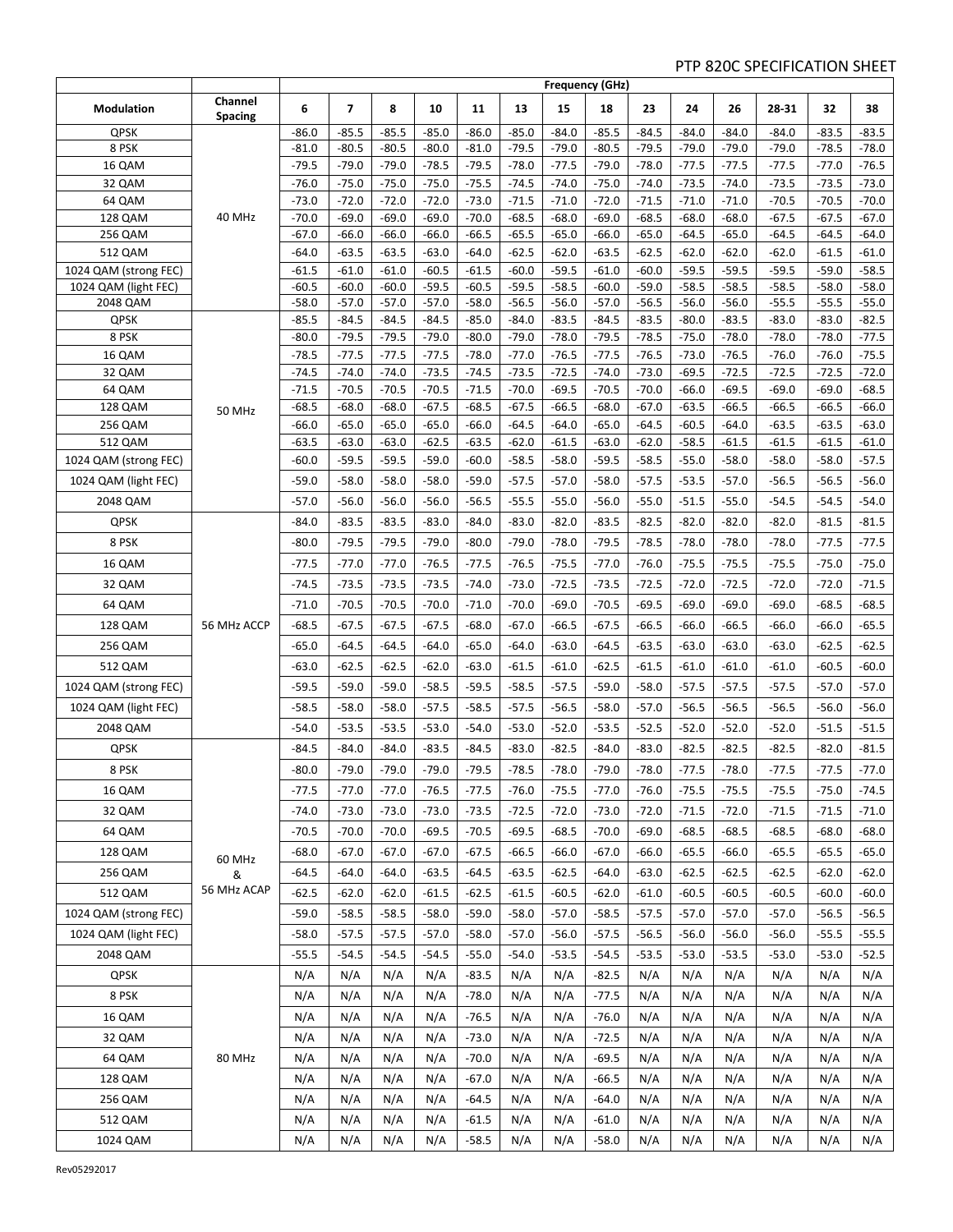## **ETHERNET THROUGHPUT**

|                       |                     |                   | <b>Ethernet Throughput (Mbps)</b> |                            |                     | <b>Ethernet Throughput (Mbps)</b> |                   |                            |  |  |
|-----------------------|---------------------|-------------------|-----------------------------------|----------------------------|---------------------|-----------------------------------|-------------------|----------------------------|--|--|
| Modulation            | <b>Channel Size</b> | No<br>Compression | L2<br>Compression                 | Multi-Layer<br>Compression | <b>Channel Size</b> | No<br>Compression                 | L2<br>Compression | Multi-Layer<br>Compression |  |  |
| <b>QPSK</b>           |                     | 3                 | $3 - 4$                           | $4 - 11$                   |                     | 8                                 | $8 - 10$          | $9 - 27$                   |  |  |
| 8 PSK                 |                     | N/A               | N/A                               | N/A                        |                     | 13                                | 13-14             | 13-40                      |  |  |
| 16 QAM                |                     | 8                 | $8 - 9$                           | $9 - 26$                   |                     | 18                                | 18-20             | 19-58                      |  |  |
| 32 QAM                |                     | 11                | 11-13                             | 12-36                      |                     | 24                                | 24-27             | 25-77                      |  |  |
| 64 QAM                | 3.5 MHz             | 14                | 14-16                             | 15-45                      |                     | 30                                | 30-34             | 31-95                      |  |  |
| 128 QAM               | &<br>5 MHz          | 17                | 17-19                             | 18-54                      | 7 MHz               | 36                                | 36-41             | 37-114                     |  |  |
| 256 QAM               |                     | 19                | $20 - 22$                         | 20-62                      |                     | 41                                | 41-47             | 43-132                     |  |  |
| 512 QAM               |                     | N/A               | N/A                               | N/A                        |                     | 44                                | 44-50             | 46-141                     |  |  |
| 1024 QAM (strong FEC) |                     | N/A               | N/A                               | N/A                        |                     | 47                                | 47-54             | 49-151                     |  |  |
| 1024 QAM (light FEC)  |                     | N/A               | N/A                               | N/A                        |                     | 50                                | 51-57             | 53-161                     |  |  |
| <b>QPSK</b>           |                     | 12                | $12 - 14$                         | 13-40                      |                     | 19                                | 19-22             | $20 - 62$                  |  |  |
| 8 PSK                 |                     | 19                | 19-21                             | 20-61                      |                     | 29                                | 29-33             | 30-93                      |  |  |
| 16 QAM                |                     | 26                | 26-30                             | 27-83                      |                     | 40                                | 40-45             | 42-128                     |  |  |
| 32 QAM                |                     | 34                | 35-39                             | 36-111                     |                     | 53                                | 53-60             | 55-169                     |  |  |
| 64 QAM                |                     | 42                | 43-48                             | 45-137                     |                     | 65                                | 65-74             | 68-208                     |  |  |
| 128 QAM               | 10 MHz              | 51                | 51-58                             | 53-164                     | 14 MHz              | 78                                | 79-89             | 82-251                     |  |  |
| 256 QAM               |                     | 58                | 59-67                             | 61-188                     |                     | 89                                | 90-102            | 94-287                     |  |  |
| 512 QAM               |                     | 64                | 65-73                             | 67-206                     |                     | 98                                | 99-112            | 103-316                    |  |  |
| 1024 QAM (strong FEC) |                     | 67                | 68-77                             | 71-216                     |                     | 104                               | 105-119           | 109-335                    |  |  |
| 1024 QAM (light FEC)  |                     | 72                | 72-82                             | 75-230                     |                     | 111                               | 111-126           | 116-355                    |  |  |
| <b>QPSK</b>           |                     | 27                | 28-31                             | 29-88                      |                     | 35                                | 35-40             | 37-112                     |  |  |
| 8 PSK                 |                     | 41                | 41-47                             | 43-132                     |                     | 52                                | 53-60             | 55-168                     |  |  |
| 16 QAM                |                     | 56                | 57-64                             | 59-180                     |                     | 71                                | 72-81             | 75-229                     |  |  |
| 32 QAM                |                     | 74                | 75-85                             | 78-238                     |                     | 94                                | 95-107            | 99-302                     |  |  |
| 64 QAM                |                     | 91                | 92-104                            | 96-293                     |                     | 116                               | 117-132           | 121-372                    |  |  |
| 128 QAM               | 20 MHz              | 110               | 111-126                           | 116-354                    | 25 MHz              | 139                               | 141-159           | 147-448                    |  |  |
| 256 QAM               |                     | 125               | 126-142                           | 131-401                    |                     | 159                               | 160-181           | 167-511                    |  |  |
| 512 QAM               |                     | 136               | 137-156                           | 143-438                    |                     | 175                               | 177-200           | 184-564                    |  |  |
| 1024 QAM (strong FEC) |                     | 145               | 146-165                           | 152-466                    |                     | 186                               | 188-213           | 196-599                    |  |  |
| 1024 QAM (light FEC)  |                     | 154               | 155-176                           | 162-495                    |                     | 198                               | 199-226           | 208-636                    |  |  |
| 2048 QAM              |                     | 164               | 165-187                           | 172-528                    |                     | 212                               | 214-242           | 223-682                    |  |  |
| QPSK                  |                     | 40                | 40-45                             | 42-127                     |                     | 42                                | 42-48             | 44-135                     |  |  |
| 8 PSK                 |                     | 59                | 60-68                             | 62-191                     |                     | 61                                | 62-70             | 65-197                     |  |  |
| 16 QAM                |                     | 81                | 82-93                             | 85-261                     |                     | 86                                | 87-98             | 90-277                     |  |  |
| 32 QAM                |                     | 107               | 108-122                           | 112-344                    |                     | 113                               | 114-129           | 119-364                    |  |  |
| 64 QAM                |                     | 132               | 133-150                           | 138-424                    | 30 MHz              | 139                               | 140-159           | 147-449                    |  |  |
| 128 QAM               | 28 MHz              | 159               | 160-181                           | 166-509                    | &                   | 168                               | 169-192           | 176-540                    |  |  |
| 256 QAM               | (ACCP)              | 181               | 182-206                           | 190-580                    | 28 MHz<br>(ACAP)    | 193                               | 195-220           | 203-621                    |  |  |
| 512 QAM               |                     | 199               | 201-227                           | 209-640                    |                     | 206                               | 208-235           | 216-662                    |  |  |
| 1024 QAM (strong FEC) |                     | 212               | 214-242                           | 223-681                    |                     | 224                               | 226-259           | 236-722                    |  |  |
| 1024 QAM (light FEC)  |                     | 225               | 227-257                           | 236-723                    |                     | 238                               | 240-271           | 250-764                    |  |  |
| 2048 QAM              |                     | 241               | 243--275                          | 253-775                    |                     | 260                               | 262-296           | 273-833                    |  |  |